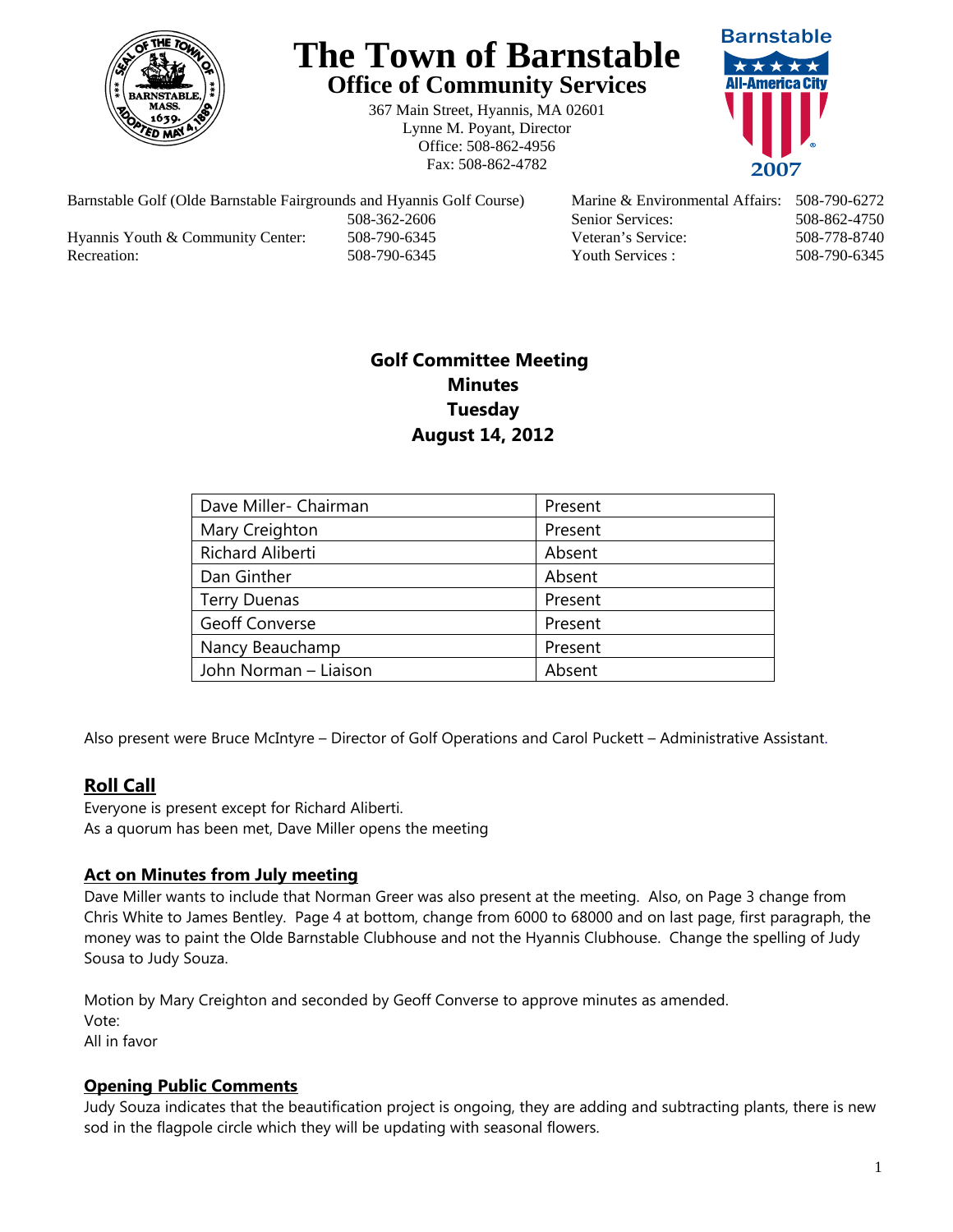# **Old Business**

### **Discussion on Presentation to Mr. Milne**

Dave Miller asks what the next step should be. Mary indicates that her impression was that they need to reach out to resources that rely on the golf courses as a revenue source and open discussion with them to see how it affects their bottom line as well as the golf course's bottom line.

Nancy Beauchamp thinks that if they are to sell the taxpayers or the town on helping out financially, they need to do their homework and a PowerPoint presentation on the financial impact, benefits and unstated benefits of the game and having Hyannis in the program. She thinks that the Finance Committee should work closely with Bruce and Lisa to start putting together pertinent information to be able to sell this to the town and/or taxpayer. Also, she believes they need to be able to sell this so that people understand the needs and value to the town. She wants to note that Mr. Milne was very helpful and wants to thank him for coming and spending time on this.

Terry Duenas would like to reiterate what Mary and Nancy have said and wants to add that they need to put together a package that is overwhelmingly built on fact of how important it is to protect this asset. As an asset, it brings in economic development, resources for the community and recreation to the entire community.

Nancy will get in contact with Bruce tomorrow regarding a meeting with the Finance Committee possibly the first week in September.

Geoff believes that there might be a formula that could possibly work in estimating how much money is brought to Cape Cod and ultimately to the town. Geoff thinks perhaps the marketing group and the Finance Committee should work together but first the Finance Committee should put together the fiscal aspect of it. Dave will speak to Dan regarding a presentation about non-tangible items.

Bruce thinks that it was a good first step and tentatively they have planned a property site inspection tour with the Town Manager, Mark Milne and Lynne Poyant for Tuesday, August 28, 2012. Also, doing the tour will be the three senior managers, as well as himself, Mr. Miller, the appropriate golf pro and superintendent from each course. He has started an outline as to how many junior golfers they service, how many complimentary rounds to the high schools, hotels, how many hotels are doing business with them, etc.

Mary suggests looking back historically on how the approach was made on funding the youth center, how that came to fruition and how the vote went. Bruce indicates that there were multiple major donations. Bruce thinks the direction is right, but the presentation has to be strong and compelling.

Terry would like to attend the tour also. Bruce invites Terry to attend. Terry also thinks it is important to get Mark Ells involved in order to share resources.

#### **Marketing Committee Report**

Dave indicates that there was a marketing committee meeting prior to last meeting. Geoff indicates that they are intent on getting the word out about golf and dealing with certain media. He indicates that their Facebook page is growing. Geoff also indicates that they discussed putting Barnstable in a golf magazine and buy an ad for Barnstable golf. However, he indicates that in the magazine, a region is pushed instead of one particular golf course. Nancy had made a suggestion about a small golf expo at Hyannis during the winter to bring in some different manufacturers. Nancy also recommends an equipment trial/demo day.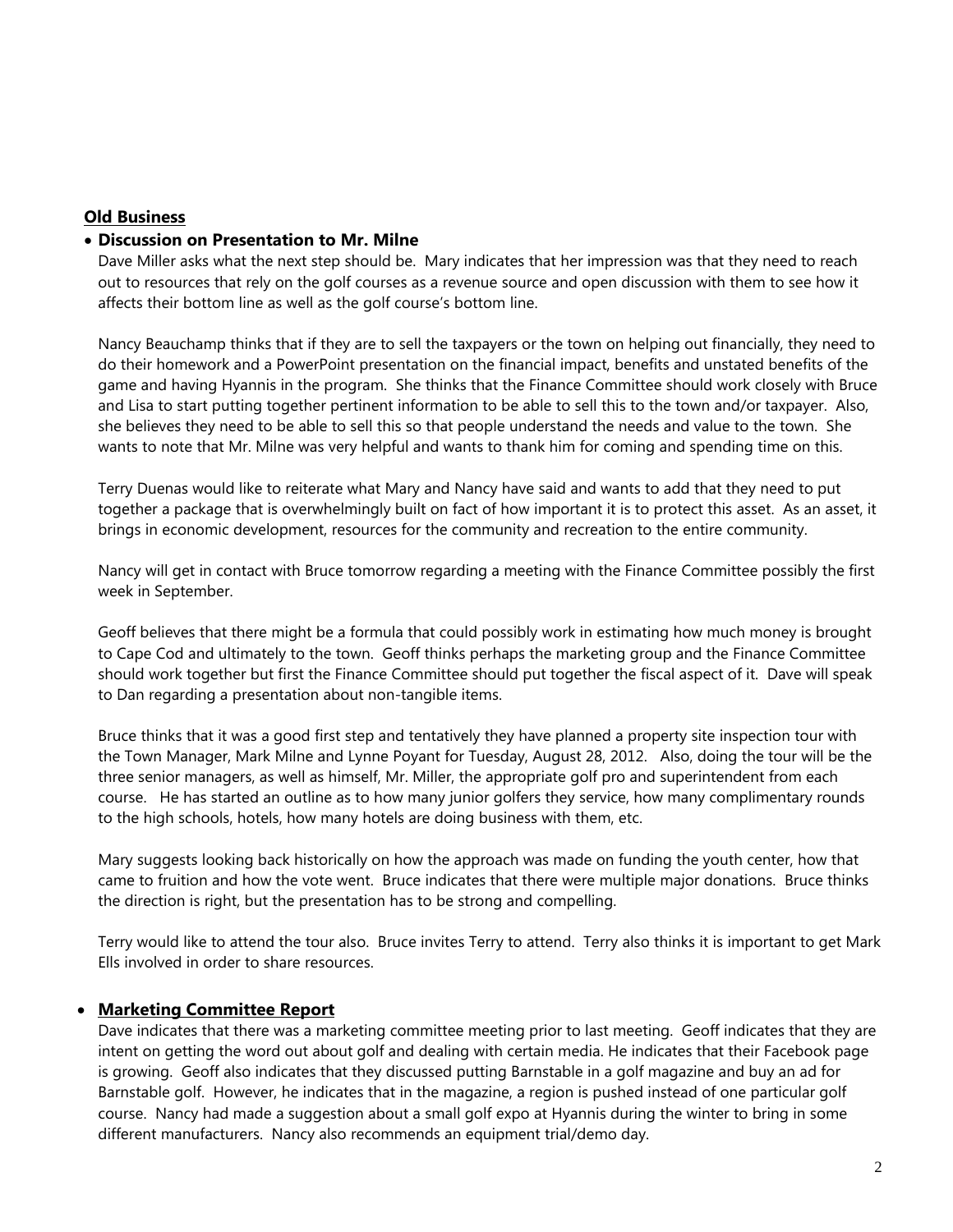Dave asks Bruce if they are still doing radio ads. Bruce indicates that, in the fall, they will be doing pre-season Monday night football and the entire season Thursday nigh football. They have been doing the PGA all season.

Terry indicates that he will be producing a show entitled Golf Cape Cod on a well connected video sharing server and wants Barnstable golf to be the first one on it. He indicates that because it is public access, they cannot sell the package of golf but they can talk about the course, market it as a destination, and needs a host for it. He asks Geoff if he would be interested in hosting it.

Dave asks Bruce about golf packages and marketing to hotels. Nancy isn't sure if they could do it on an exclusive basis because it is town property. Dave asks Bruce to check with legal.

# **Status f Refreshment Carts**

Bruce thinks that during the tour, they could bring the refreshment carts up.

#### **New Business**

#### **Initial 2013 Rate Discussion**

Dave would like ideas tonight on the rates. Dave thinks that the prices for everything are going up and they might have to raise the rates somewhat but asks at what point would people draw a line because of the hike.

Mary asks Bruce if there is a way to see how many times a player plays. Bruce indicates yes. Nancy talks about a customer price index. Terry asks if they are better at a 2% increase for 5 years or 10% On the fifth year. He thinks that the 2% increments might be better. Nancy indicates that they didn't raise the fees last year and if they don't raise them this year they are impacting themselves financially and members would assume that everything must be very good when this committee knows it is not. They discuss raising day play fees and lowering cart usage fees. The members discuss

Dave asks the members to think about it for discussion next month.

Bruce would support no residency restrictions on the junior members and would like to see the fees for junior golfers from any town, to remain the same. Dave wants to talk about a timeline as to when they should send out notices to golfers per a rate review meeting. He suggests sending notice out in October.

Bruce will check with Lynne Poyant as soon as possible as it may need to be accelerated because of the budget process.

#### ▪ **Manager's/Superintendent's Report**

Bruce indicates that, for August, they are trying something different which is to postpone aerating the greens until after Columbus Day and want to keep both courses open everyday in August. Also, from August 20<sup>th</sup> to September  $6<sup>th</sup>$ , they will be offering discounted September weekday rates everyday including weekends and the holiday which has, and will again, advertised in the Cape Cod Times. Also, they will be pushing their midafternoon rates and Senior Tuesday in Hyannis. On October 4<sup>th</sup> they will be doing Business Partner Appreciation Day for the hotel partners and business partners whom they conduct business with. Regarding an issue with the carts at the Hyannis golf course, he indicates that today he had received two complaints regarding the carts. The problem seems to pertain to belt slippage which, if stopping in the middle of a hill and trying to restart, the cart would go backwards before going forward. He has spoken with Five Star leasing regarding the problem and was told that a technician would be out to adjust the carts. He asks the members to relay if they hear of any other complaints.